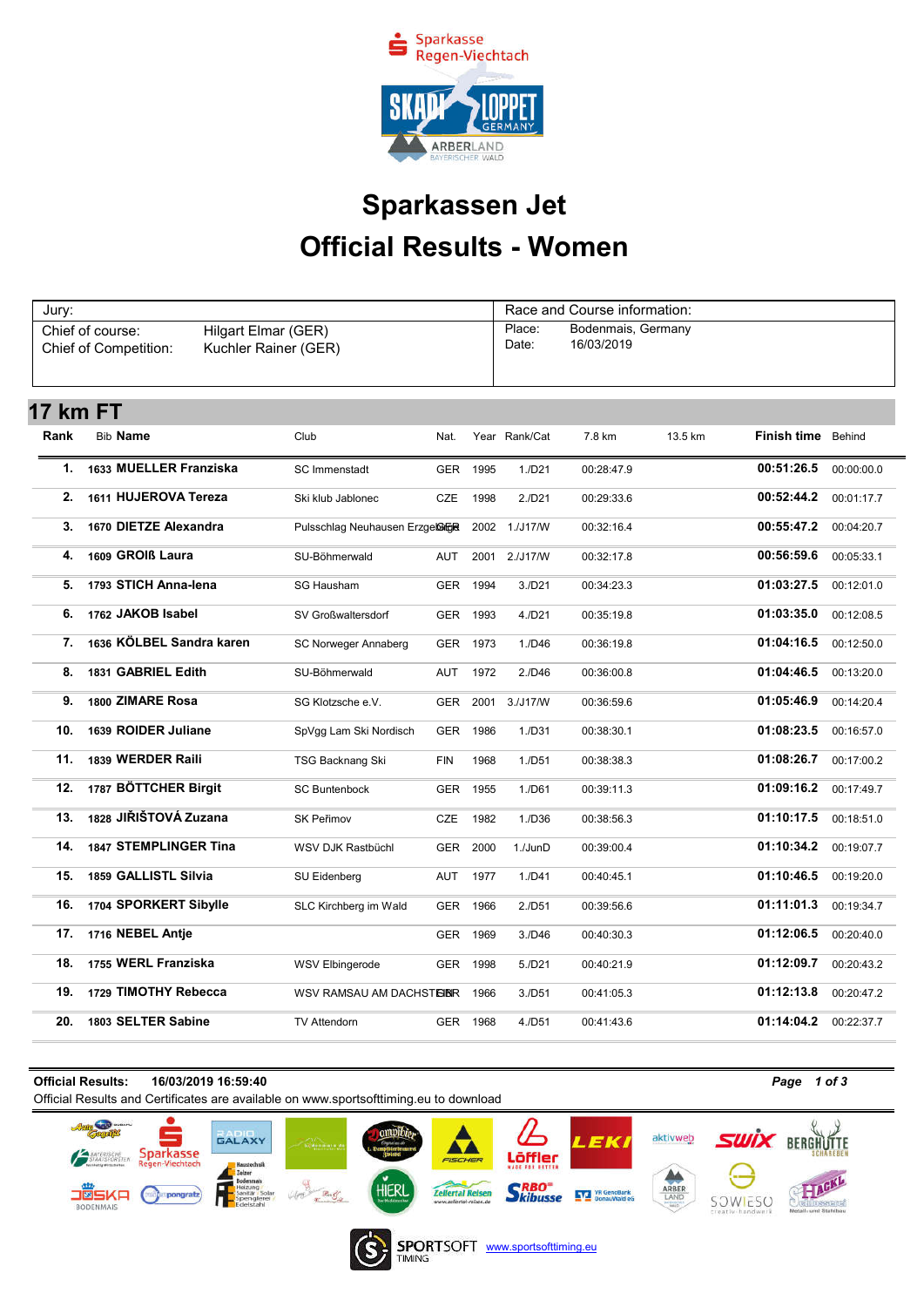| 17 km FT |                               |                                         |            |          |                   |            |         |                           |            |
|----------|-------------------------------|-----------------------------------------|------------|----------|-------------------|------------|---------|---------------------------|------------|
| Rank     | <b>Bib Name</b>               | Club                                    | Nat.       |          | Year Rank/Cat     | 7.8 km     | 13.5 km | <b>Finish time</b> Behind |            |
| 21.      | 1756 VOIGT Katrin             | PSV Zittau e.V.                         | <b>GER</b> | 1965     | 5./D51            | 00:41:06.9 |         | 01:14:15.0                | 00:22:48.5 |
| 22.      | 1806 OESTREICH Corina         | ATSV Gebirge/Gelobtland                 | GER        | 1964     | 6./D51            | 00:41:37.6 |         | 01:14:33.7                | 00:23:07.2 |
| 23.      | <b>1659 KAGERBAUER Simone</b> | xc-ski.de AIN Skimarathon TeamER        |            | 1977     | 2./D41            | 00:42:20.4 |         | 01:14:40.7                | 00:23:14.2 |
| 24.      | 1757 SCHÄFER Julia            | SG Klotzsche e.V.                       | GER        | 2001     | 4./J17/W          | 00:44:05.9 |         | 01:15:38.8                | 00:24:12.3 |
| 25.      | 1705 SEYFFERTH Denise         |                                         | <b>GER</b> | 1994     | 6./D21            | 00:42:45.1 |         | 01:17:16.9                | 00:25:50.4 |
| 26.      | 1855 WETTERLING Stephanie     | <b>WSV Elbingerode</b>                  | GER        | 1964     | 7./D51            | 00:43:50.1 |         | 01:18:23.5                | 00:26:57.0 |
| 27.      | 1630 FUCHS-EISNER Andrea      | SU-Böhmerwald                           | AUT        | 1967     | 8./D51            | 00:44:49.6 |         | 01:19:07.0                | 00:27:40.5 |
| 28.      | 1819 BARTRAM Leonie           | <b>SC Buntenbock</b>                    | GER        | 2003     | 1./J16/W          | 00:43:45.1 |         | 01:19:44.6                | 00:28:18.1 |
| 29.      | 1820 GRAVES Catriona          | Edinburgh University Hare & HGBRds 1996 |            |          | 7./D21            | 00:46:37.4 |         | 01:20:25.0                | 00:28:58.5 |
| 30.      | 1760 SEMMLER Lea              | SV Großwaltersdorf                      | GER        | 2000     | 2./JunD           | 00:44:08.4 |         | 01:21:00.8                | 00:29:34.3 |
| 31.      | 1710 KLEIN Brigitte           |                                         | AUT        | 1964     | 9./D51            | 00:46:12.4 |         | 01:21:22.4                | 00:29:55.8 |
| 32.      | 1763 MORGENSTERN Saskia       | SV Großwaltersdorf                      | <b>GER</b> | 1997     | 8./D21            | 00:45:50.9 |         | 01:21:52.3                | 00:30:25.8 |
| 33.      | 1739 PREIBISCH Sylvia         | <b>TSV Bad Reichenhall</b>              | GER        | 1979     | 2./D36            | 00:47:51.1 |         | 01:22:31.5                | 00:31:05.0 |
| 34.      | 1807 STEINBÜGL Sabine         | <b>SC Großberg</b>                      | GER        | 1976     | 3./D41            | 00:46:03.9 |         | 01:22:55.8                | 00:31:29.3 |
| 35.      | 1813 EIGNER Camilla           | ATSV Gebirge/Gelobtland                 | GER        | 1996     | 9./D21            | 00:47:25.1 |         | 01:22:57.8                | 00:31:31.3 |
| 36.      | 1830 GOERITZ Leonie           | <b>SC Buntenbock</b>                    | GER        | 2001     | 5./J17/W          | 00:46:28.6 |         | 01:23:00.8                | 00:31:34.3 |
| 37.      | 1651 ONDRUSKOVA Eliska        | Fortex Ski MB                           | <b>CZE</b> | 1997     | 10./D21           | 00:46:42.1 |         | 01:23:24.5                | 00:31:58.0 |
| 38.      | 1845 LOŠŤÁKOVÁ Ivana          | <b>SOKOL Hřivice</b>                    | <b>GER</b> | 1977     | 4./D41            | 00:47:03.1 |         | 01:23:33.8                | 00:32:07.2 |
| 39.      | 1707 SNOW Denise              |                                         | USA        | 1953     | 1./D66            | 00:48:24.9 |         | 01:24:14.8                | 00:32:48.3 |
| 40.      | 1742 FREY Edith               | USC Atomic St. Leonhard                 | AUT        | 1953     | 2./D66            | 00:48:17.1 |         | 01:24:24.6                | 00:32:58.0 |
| 41.      | 1808 NAUJOKAT Julia           | SG Klotzsche e.V.                       | GER        | 1999     | 3./JunD           | 00:47:33.4 |         | 01:25:31.3                | 00:34:04.8 |
| 42.      | 1797 WEISER Sindy             |                                         |            | GER 1980 | 3./D36            | 00:50:45.6 |         | 01:29:30.8                | 00:38:04.3 |
| 43.      | 1840 MÜLLER Marie-Noelle      | SV Grün-Weiß Pirna                      |            |          | GER 2003 2./J16/W | 00:51:31.6 |         | 01:29:49.0                | 00:38:22.5 |
| 44.      | 1841 WIEDERKEHR Annette       |                                         | USA        | 1966     | 10./D51           | 00:54:01.9 |         | 01:35:13.3                | 00:43:46.8 |
| 45.      | 1644 PIETZCKER Manja          | Skiverein Flügelradbaude                | GER        | 1969     | 4./D46            | 00:54:02.4 |         | 01:35:38.3                | 00:44:11.8 |
| 46.      | 1779 BORRMANN Petra           | Sturmvogel München                      | GER        | 1966     | 11./D51           | 00:53:09.1 |         | 01:36:56.2                | 00:45:29.7 |
| 47.      | 1822 BAUER Nadine             |                                         |            | GER 1994 | 11./D21           | 00:55:17.4 |         | 01:38:57.6                | 00:47:31.1 |
| 48.      | 1635 HUBER Anja               |                                         |            | GER 1969 | 5./D46            | 00:58:28.2 |         | 01:40:58.9                | 00:49:32.3 |
| 49.      | 1666 JAHNOVÁ Michaela         | Bogas Team                              | CZE        | 1978     | 5./D41            | 00:59:18.4 |         | 01:44:41.4                | 00:53:14.8 |
| 50.      | 1723 MÜLLER Franziska         |                                         |            | GER 1987 | 2./D31            | 01:03:20.4 |         | 01:50:11.6                | 00:58:45.1 |
| 51.      | 1646 KAJDAS Teresa            |                                         | AUT        | 1956     | 2./D61            | 01:06:57.2 |         | 01:57:20.9                | 01:05:54.4 |
| 52.      | 1754 GILL Elke                | sc riesa                                |            | GER 1952 | 3./D66            | 01:08:52.7 |         | 01:57:43.4                | 01:06:16.9 |
| 53.      | 1825 LERZER-TORNOW Erna       | Erle                                    |            | GER 1939 | 1./D76            |            |         | 02:11:19.7                | 01:19:53.1 |

## Official Results: 16/03/2019 16:59:40 *Page 2 of 3*

Official Results and Certificates are available on www.sportsofttiming.eu to download





**SPORTSOFT** www.sportsofttiming.eu